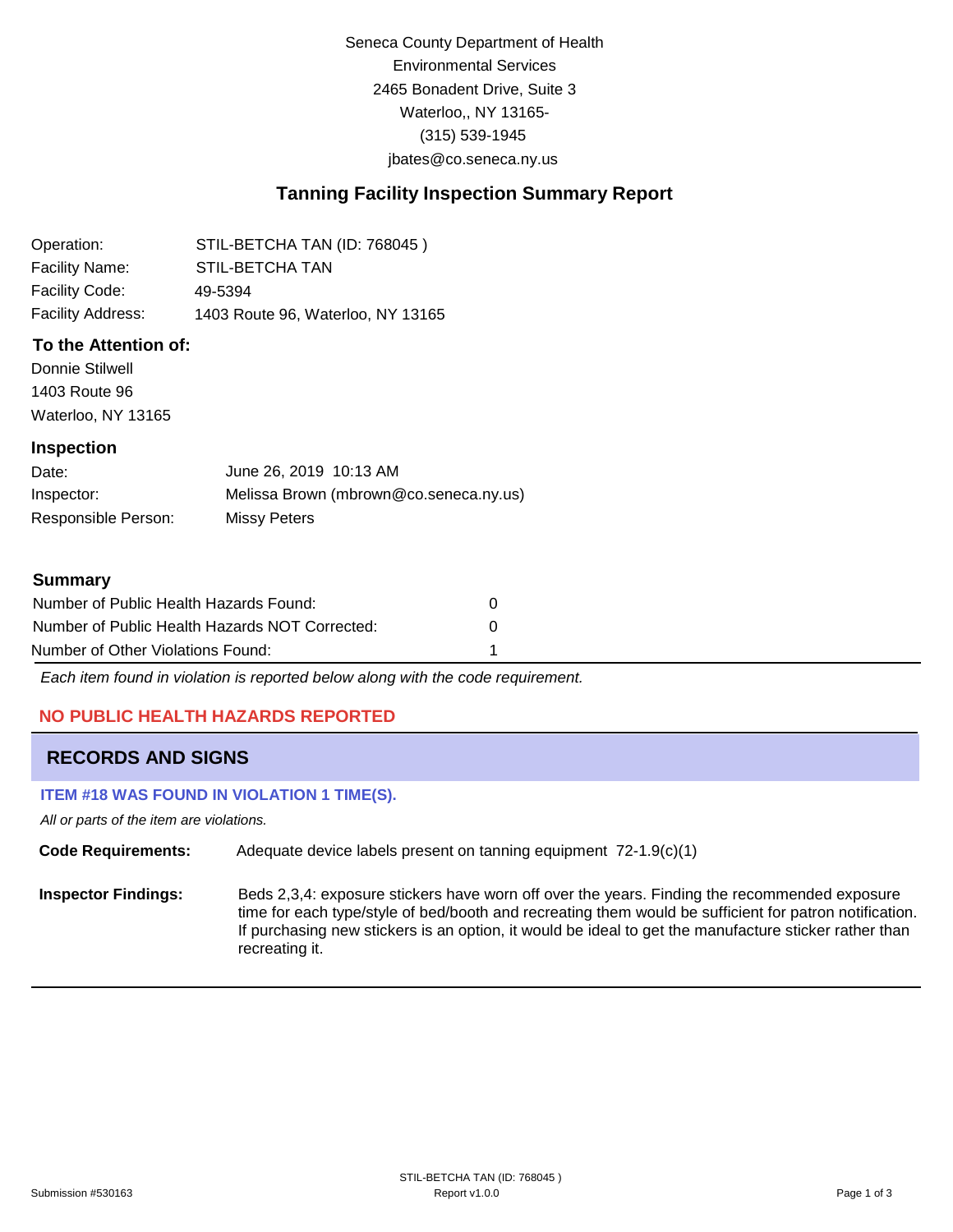# **Additional Information Collected During Inspection**

**Permitted Capacity:**  11 Beds

**Observed Capacity:** 8 Beds

7 **Number of Tanning Beds**

1 **Number of Tanning Booths**

0 **Number of Other Tanning Equipment**

**Comments:** Bed 6 and 9 are not currently working.

Inspector: Melissa Brown (mbrown@co.seneca.ny.us) Received by: Missy Peters